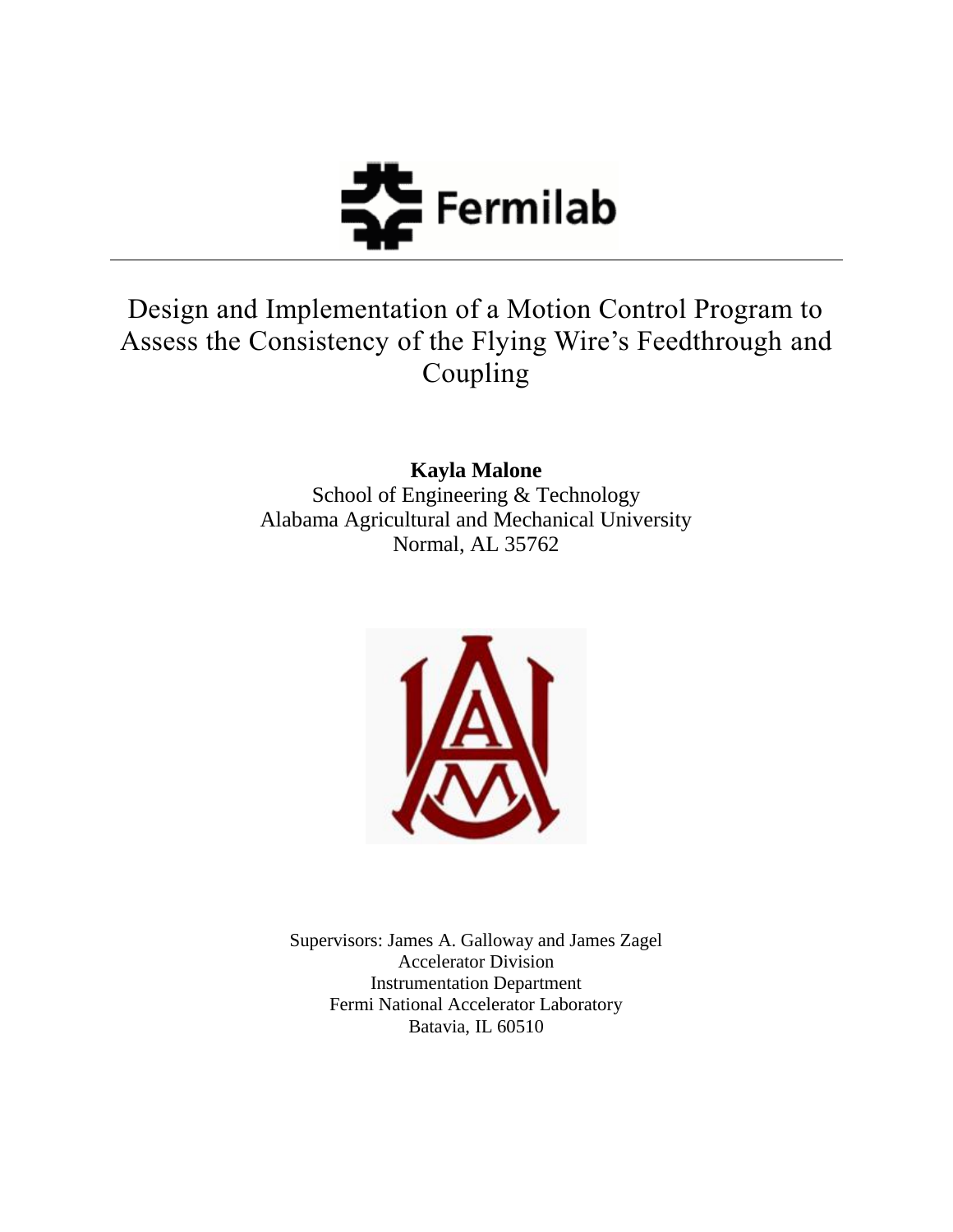## **Table of Contents**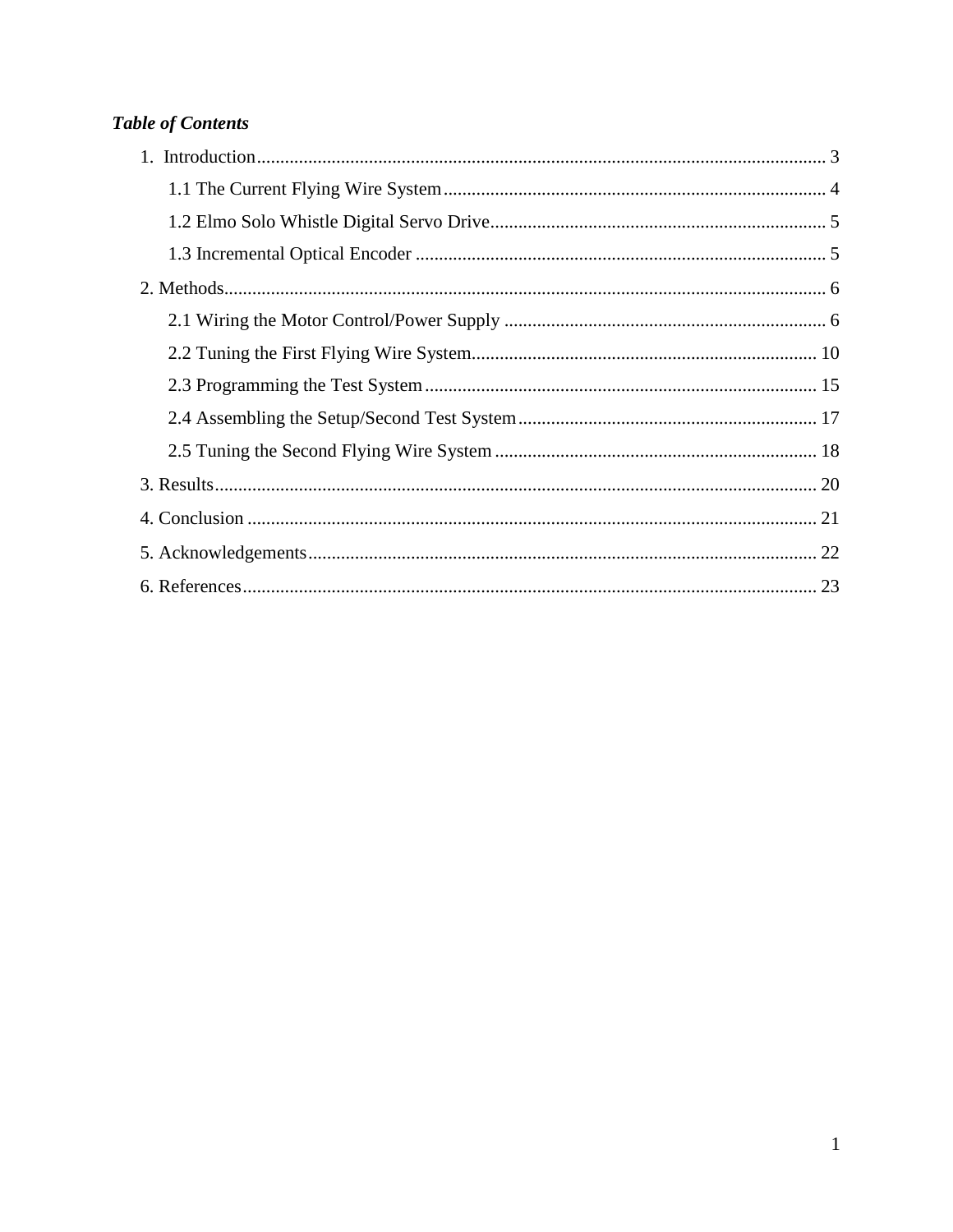## **Abstract**

The reliability of the hi-flex bellow coupling and the magnetic feedthrough utilized in the Flying Wire systems are two prime components that require research to increase dependability. The current design of the Flying Wire system has an issue with the coupling and the feedthrough being overwhelmed from prolonged use. In order to improve the dependability of these two components, a motion control system was designed to test these specific components. Using a test setup, a motion control program was written to analyze the consistency of the coupling and feedthrough. The motion control program was created by programming the Elmo Solo Whistle digital servo drive, which stores and executes the designed program. The system had to be tuned so that the Elmo Solo Whistle digital servo drive can provide the most suitable parameters while also reducing error. Once the setup has been tuned, the system operated continually for about 1.6 days to gather data about the coupling and feedthrough. This paper reviews the hardware and software format, proficiencies, and the results from the test system.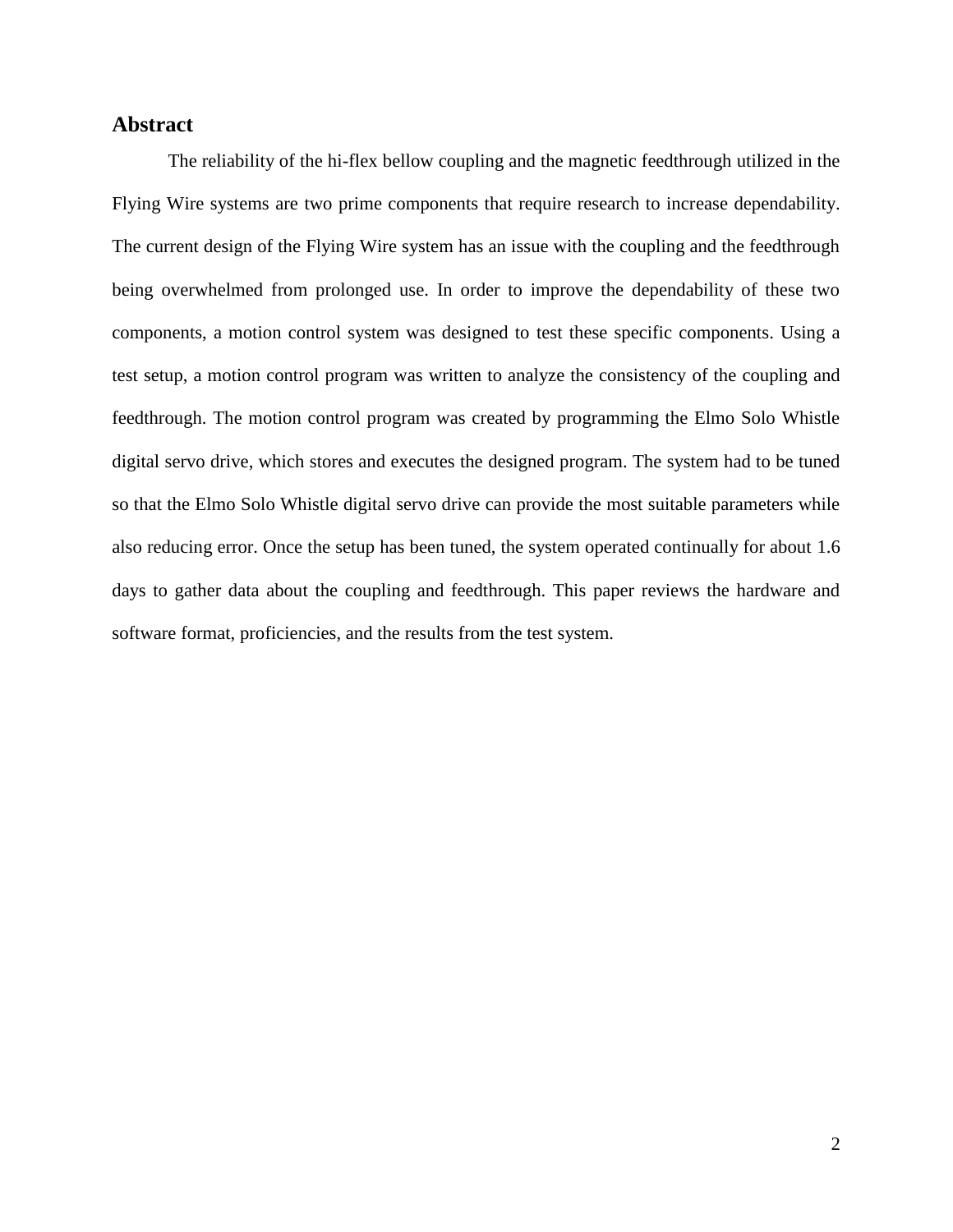## <span id="page-3-0"></span>**1. Introduction**

Fermilab's particle accelerator, the Tevatron, is the United States' highest energy particle accelerator. The Tevatron, a circular proton-antiproton collider known as a synchrotron, can accelerate protons and antiprotons in opposite directions to a maximum energy of 1 TeV. The proton beam and antiproton beam trek the four mile Tevatron close to the speed of light. The Flying Wire system is utilized to detect and measure the size of these beams. The Flying Wire system determines the profile of the beam by passing a moving wire through the beam. The wire is actually a carbon fiber filament, which has a diameter of 7 microns, drawn taut between the prongs of a fork. From a relative perspective, the carbon filament is finer than strand of human hair. The size of the beam is around 5 mm, which makes the wire much smaller than the beam. This wire flies at a speed of 6.91 m/s. Figure 1 shows a representation of the flying wire system.



**Figure 1 Flying Wire test system**

In the accelerators, the position of the wire is determined using a resolver. When the flying wire intercepts the beam, secondary particles from the beam particles scatter. These secondary particles that have scattered have an intensity proportional to the number of beam particles present at the position of the wire (Blokland). The secondary particles are detected with an adjacent scintillator paddle that will produce light. A photomultiplier tube transforms the light into an electrical signal, which is charted to provide a profile of the beam.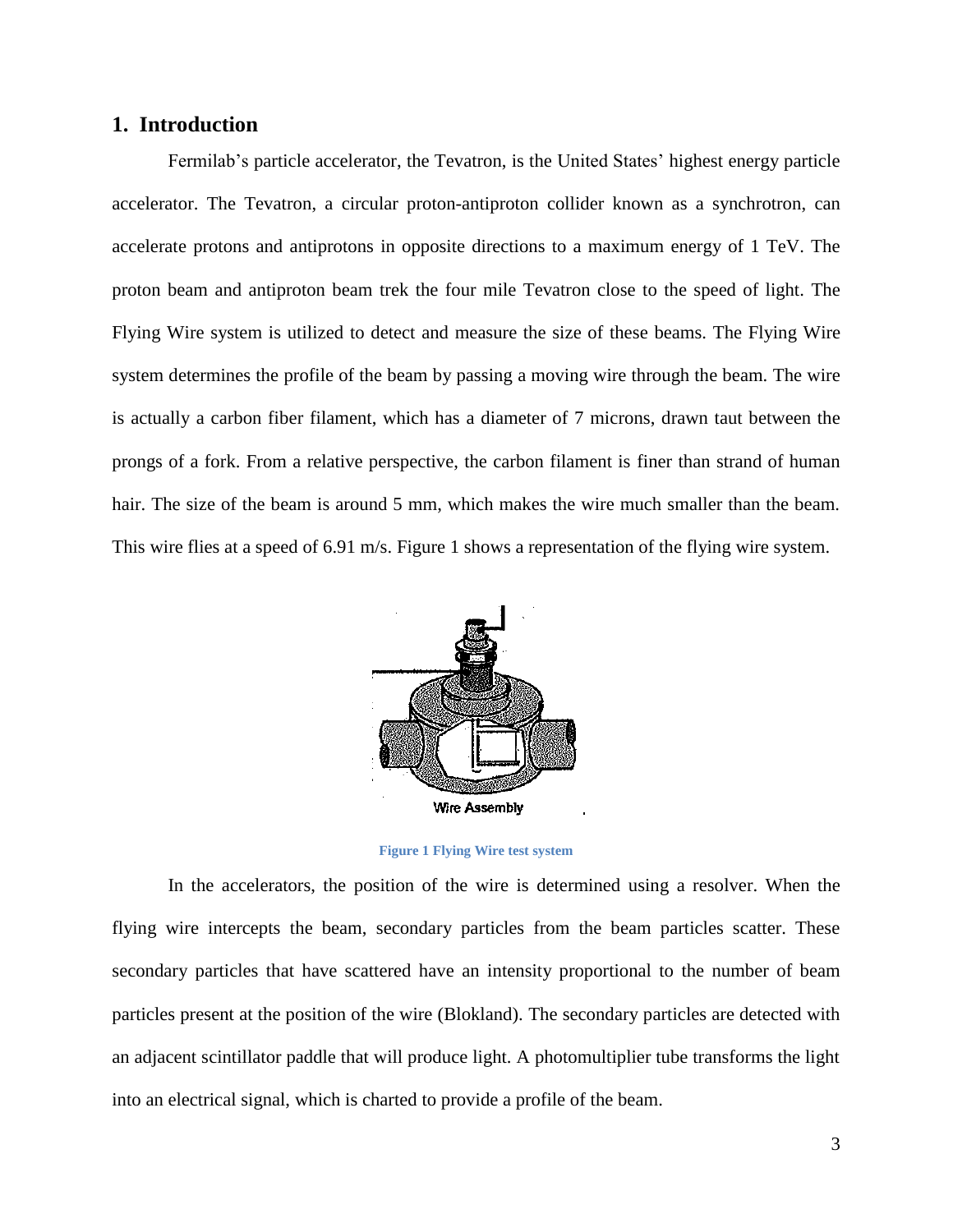The Flying Wire has to complete a path that totals 540 degrees. During the fly, the wire accelerates fast in order to pass through the beam twice, at a constant speed, and then it decelerates. Once the Flying Wire rotates 540 degrees, the next fly will rotate 540 degrees in the opposite direction which places the Flying Wire back at the starting position. Figure 2 shows a diagram of the fly path. In Figure 2, Park 1 represents the starting position and Park 2 represents the ending position for the complete fly. The same speed, acceleration, and deceleration parameters are employed for both flying directions. The Flying Wire system for this project will only fly clockwise and counter-clockwise on a horizontal plane.



#### <span id="page-4-0"></span>*1.1 The Current Flying Wire System*

The current system uses a resolver which is immune to radiation damage. The current system works, but it has experienced premature bearing failure in the feedthrough. A new feedthrough was chosen to test another vendor"s product under some conditions to see if it would last longer and if it was easier to maintain than the current design. The Flying Wire system used in this project uses an optical incremental encoder because that is the type of drive that was available in time to test. The Elmo drive was chosen to make the development of the test stand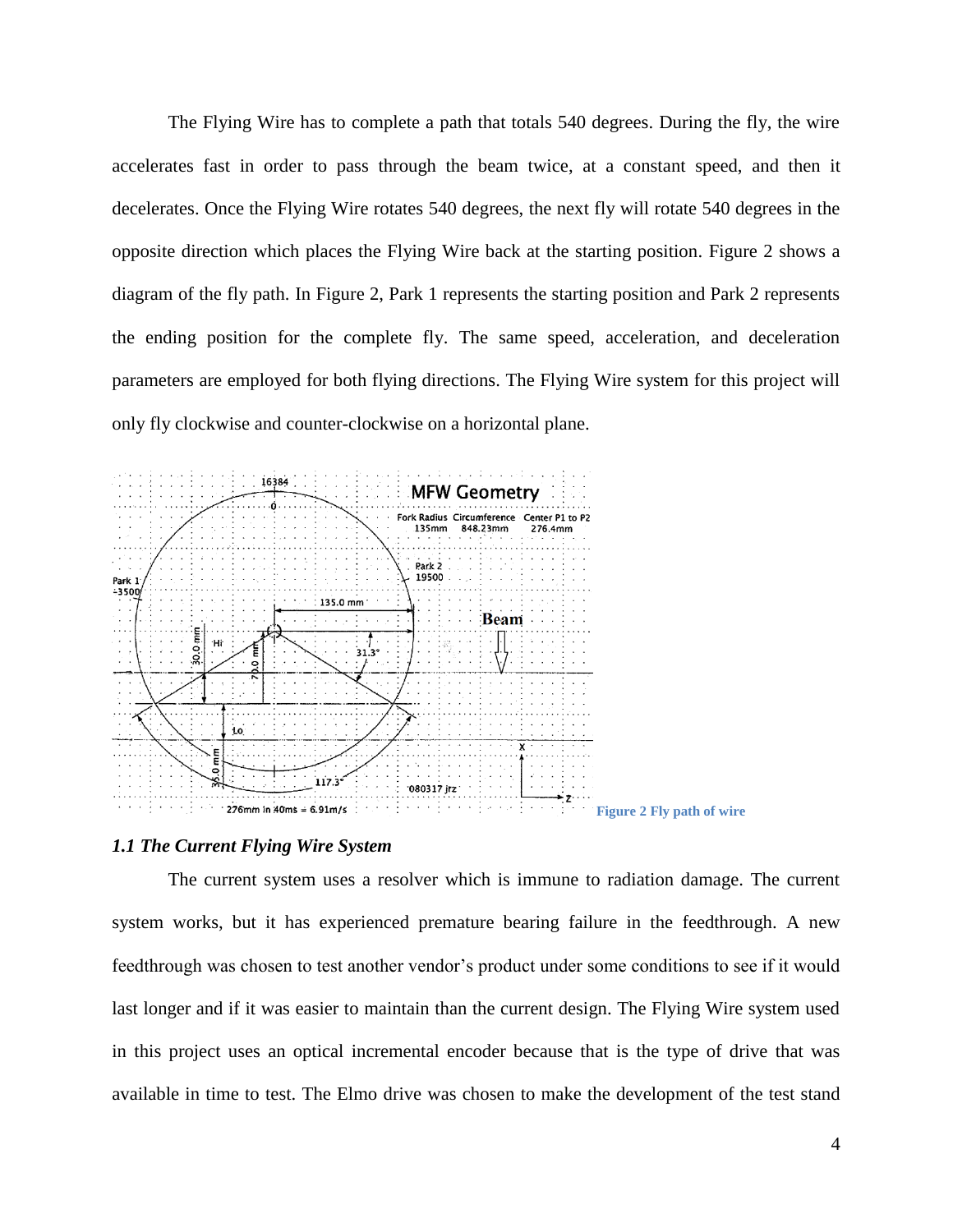easier for use and as an experimental platform for future tests. The purpose of this project is to see if the Flying Wire feedthrough setup and the bellow coupling can withstand a year's equivalent of rotations, which is 36,500. In order to perform this, control loops for the motor controller must be designed.

#### <span id="page-5-0"></span>*1.2 Elmo Solo Whistle Digital Servo Drive*

The Solo Whistle is a lightweight and highly compact solution which can be used whenever reduced size and weight are essential to the application (Elmo manual). The *Elmo* Solo Whistle digital servo drive is a motor control drive that contains a high level programming environment and supports a variety of feedback, like an incremental encoder, resolver, or potentiometer just to name a few. The test system in this project will operate in conjunction with an optical incremental encoder and a DC brushed motor. A DC power source,  $12 \sim 95$  VDC, is used to operate the servo driver in current, velocity, and advanced position modes. The Solo Whistle can be used by itself or with other drives. Elmo"s *Composer* software, which is Windows-based, is exercised to tune the drive. *Composer* can also be used to quickly alter any parameter of the digital servo drive to analyze or enhance the use of the drive with the motor. The Solo Whistle can be fully programmed using Elmo"s *Metronome* motion control language, which is very similar to the programming language *C/C++*. This drive can store a motion control parameter set from a designed program that has been uploaded to the drive.

#### <span id="page-5-1"></span>*1.3 Incremental Optical Encoder*

The optical incremental encoder being utilized in the project contains ABEC class 7 bearings and a chrome-on-glass disc. It supplies information on where the wire is positioned. On the glass disc, there are three special paths, which are A, B, and Z. The paths of A and B have 4,096 markings on them, while the Z path contains the index. The index, which is a single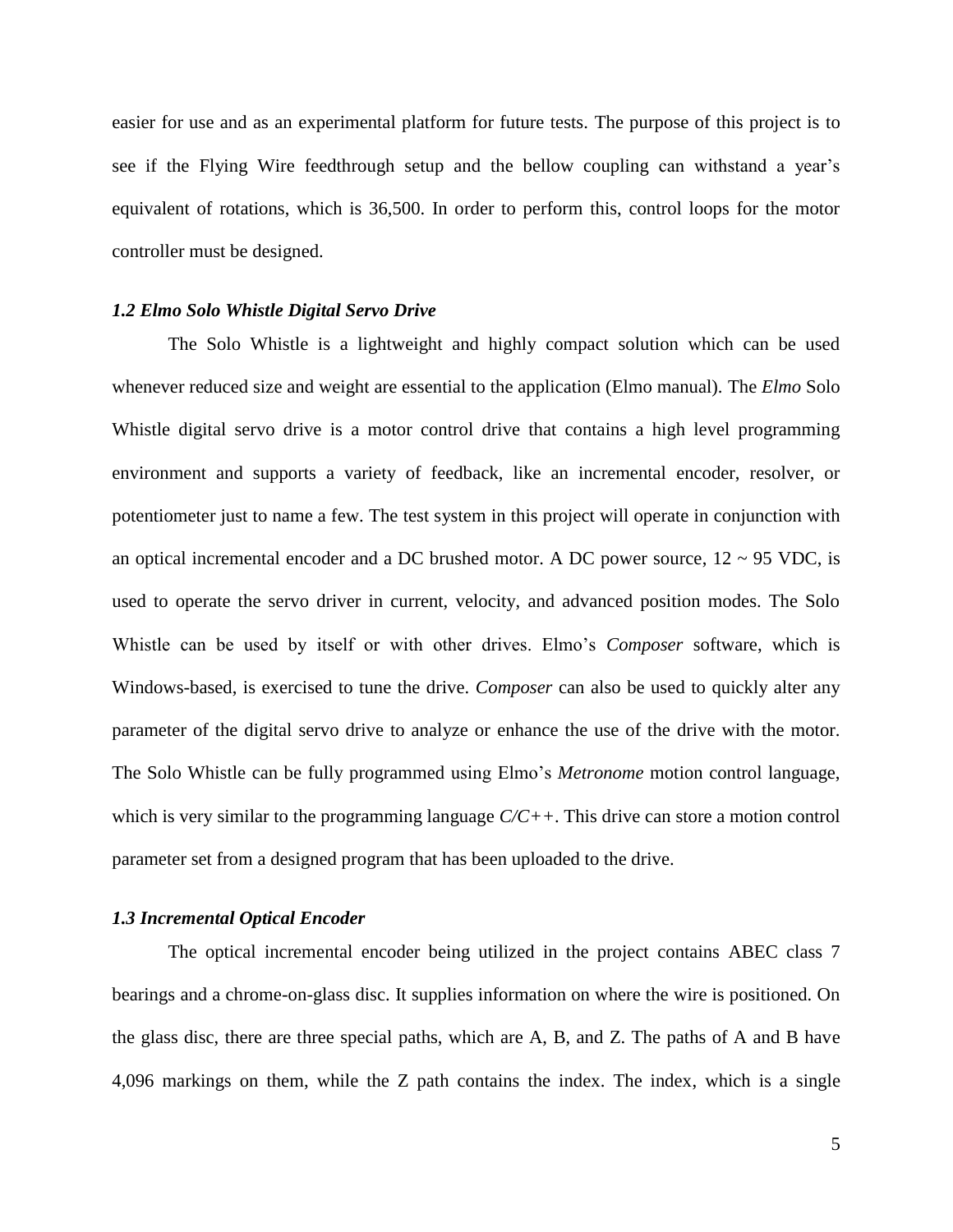marking, indicates a known reference position of the wire. An LED illuminates through the index, A and B tracks, and is recognized through optical sensors.

## <span id="page-6-0"></span>**2. Methods**

#### <span id="page-6-1"></span>*2.1 Wiring the Motor Control/Power Supply*

When beginning the project, the motor controller/power supply chassis consisted of an unwired start and stop button, the Solo Whistle digital servo drive, one power supply, and an unwired LCD counter. The Solo Whistle digital servo driver was already installed in the motor controller chassis however, the components of the motion controller were not wired in a circuit. An electrical schematic had to be designed. National Instruments Multisim 11.0.2 was used to design the circuits. The system requirements consisted of the start/stop buttons working correctly, the counter increasing with each fly, and a working LED program status indicator. The first circuit schematic consisted of only the start and stop buttons which are momentary switches connected to the Solo Whistle servo drive.



**Figure 3 electrical schematic of the first iteration of the Start/Stop circuit**

In Figure 3, the HDR1X12 connector represents the terminal connections that are attached to the Solo Whistle servo drive. The start button is wired to digital Input 3 (IN3) and the stop button is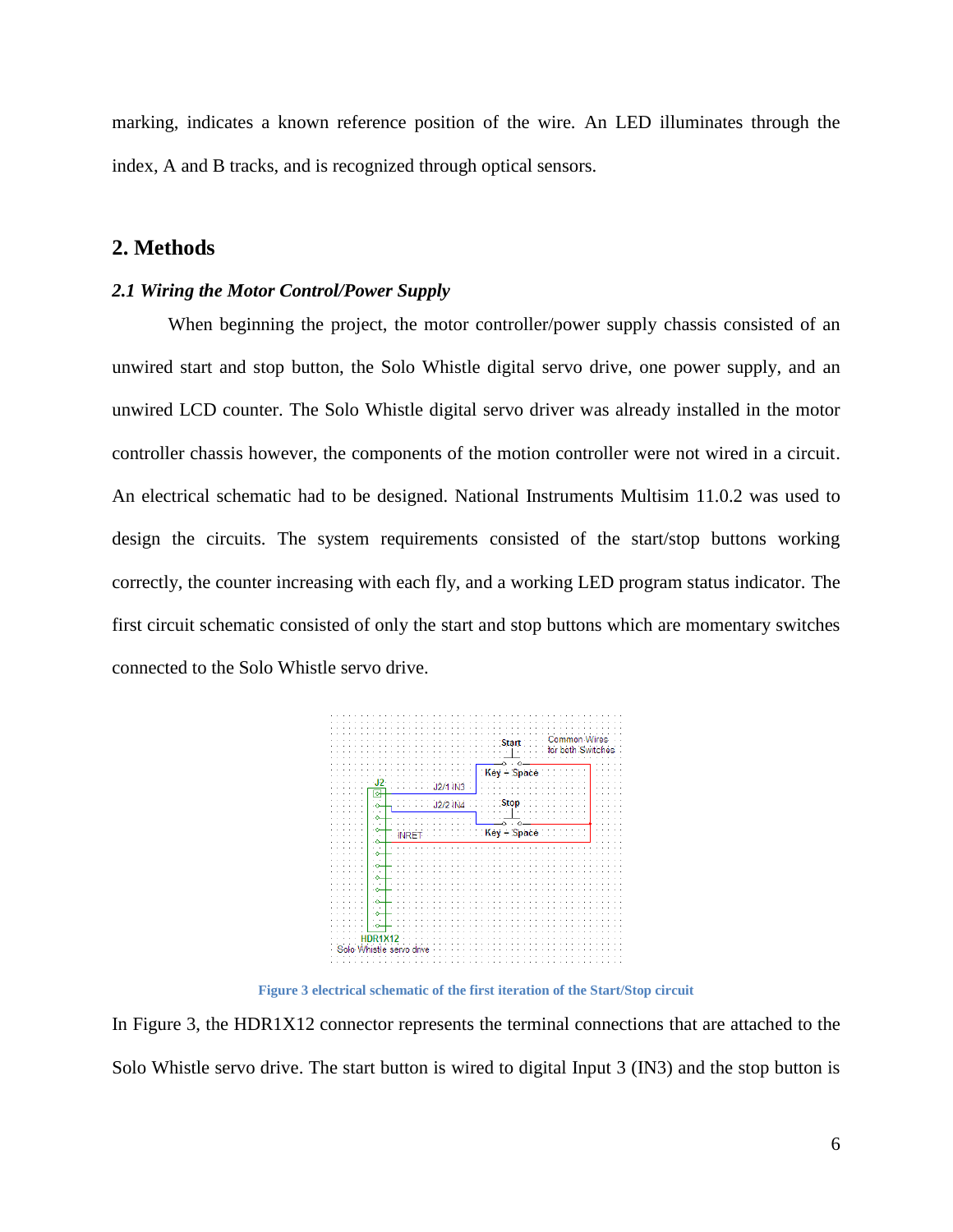wired to digital Input 4 (IN4). The common wires of both switches were connected to the Input Return (INRET). With this circuit design, the buttons would not work. When the start/stop button is pressed, the circuit would close and be completed, as shown in Figure 4. If either of the buttons were pressed, digital Input 3 or 4 would turn green, indicating if the start/stop button was working correctly. Since the start/stop button is a momentary switch, digital Input 3 or Input 4 would turn green when pressed and then turn back to gray when the button has been released. The momentary switches were wired to the normally open position.



**Figure 4 Motion Monitor from the Elmo Composer Software.**

Figure 4 shows the Motion Monitor from the Elmo *Composer* application. Inputs 3 (Red Arrow) and 4 (Yellow Arrow) are off due to a problem with the circuit design. It was discovered that the switches were not receiving enough voltage so that the switches could work. The initial assumption was that the Solo Whistle servo drive would produce the voltage so that it would recognize that the buttons have been pressed, however, that was not so. The inputs required their own power supply, which was 5 V due to the model of the Solo Whistle. For the digital inputs, the internal resistance,  $R_{in}$ , is 1.43 K and the digital inputs had an internal current,  $I_{in}$ , of 2.8 mA at 5 V, which is depicted in Figure 5.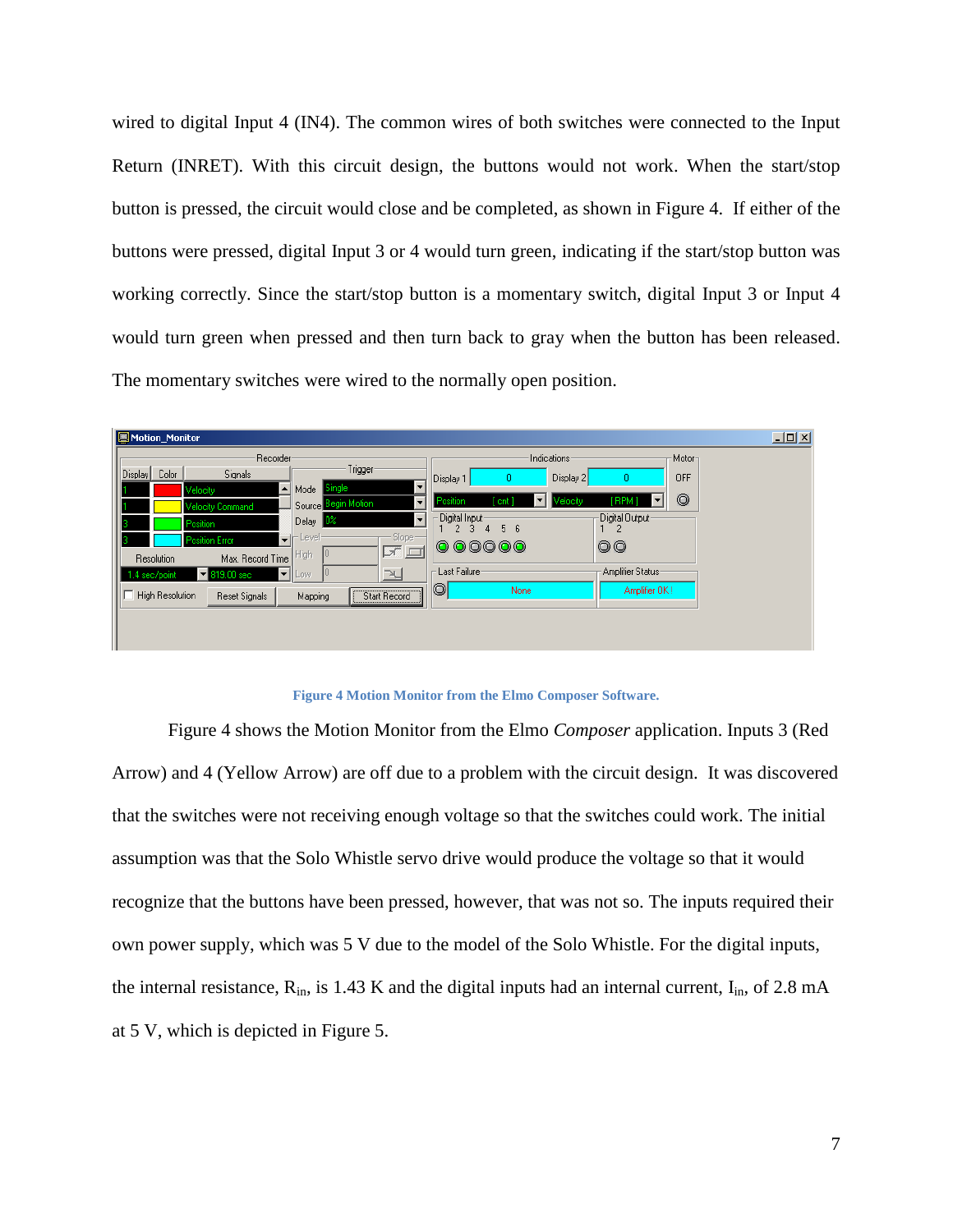

#### **Figure 5 Schematic of Solo Whistle inputs**

The highest-level input voltage of the Solo Whistle servo drive is 24 V; however, we utilized the ZWS10-5 single output power supply. Its voltage ranged from 4.5-5.5 V with a max current of 2 A. The 5 V power supply was then secured into the motor controller with the other devices and the start/stop wires were connected to it. The negative terminal of the 5 V power supply was utilized to ground all of the digital inputs through the Input Return (INRET) connection.

When the 5 V power supply was installed, the start/stop buttons were tested to observe if Solo Whistle digital servo drive would detect if the switches have been pressed. At the first attempt, the Solo Whistle only acknowledged the start button when it was depressed, not the stop button. A voltmeter was used to check if there was actually 5 V being applied to the two switches. There was only 4.8 V being directed to the switches instead of the desired 5 V. 5 V is needed in order for both switches to work. The potentiometer on the 5 V power supply was adjusted and 5 V finally flowed through the circuit. At the second attempt, the start/stop buttons worked perfectly and the Solo Whistle software recognized that the buttons were being pressed as the circuit closed.

Once the start/stop switches were wired correctly and working, wiring the LCD 8-digit counter to the Solo Whistle was next. The counter has its own internal battery, so there was not a need to connect it to a power supply. The value on the counter indicates the number of motion cycles completed and is an important value that we do not want to be lost. If this data was lost,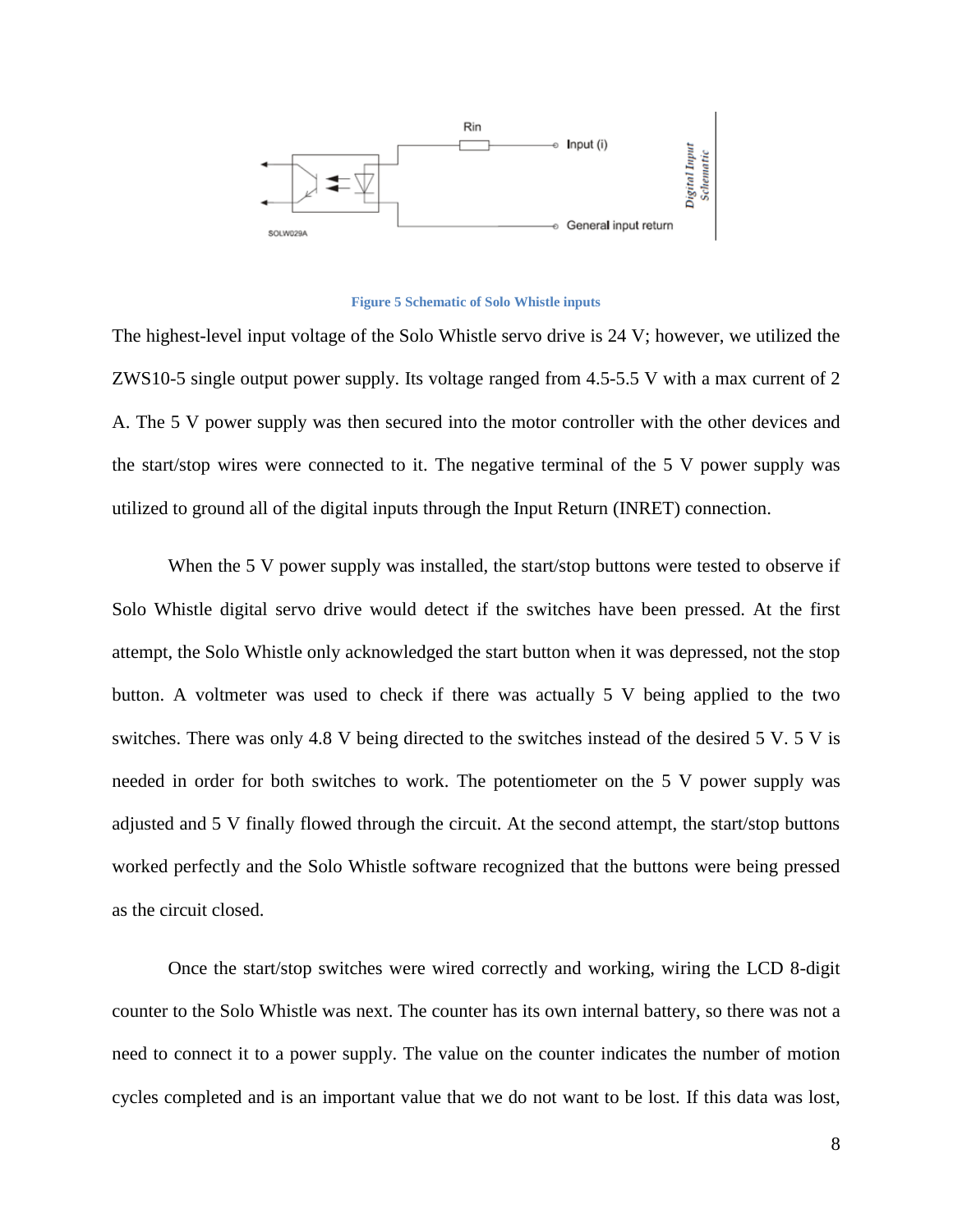then the test would have been a complete waste and it would have to be restarted. The counter is wired to one of the digital output terminal slots. Since the counter is wired in this fashion, it can be controlled through the Solo Whistle software. By turning Output 1 (OUT1) on and then off through the software, the numerical display on the counter will increment. Output 1 has to be turned on and off, not just on because the display on the counter will not increment. This can be verified through the Solo Whistle application, *Composer*. The command for output 1 is OB[1]. By setting OB[1] equal to 1, output 1 will be on. Vice versa, output 1 will be off by setting OB[1] equal to 0. Figure 6 shows a schematic of the counter's wiring.



**Figure 6 Counter added to the electrical schematic**

The reset button on the counter was disabled by flipping the reset dip switch on the counter, because it can be pressed very easily. This helps to prevent someone from resetting the value on the counter accidently. The reset wire was connected to a momentary switch with a guard on it to remove the possibility of the counter being reset accidentally. When this switch is closed, the counter immediately resets and displays "0". The last hardware installation to be completed was the LED status indicator. The LED also required its own power supply in order to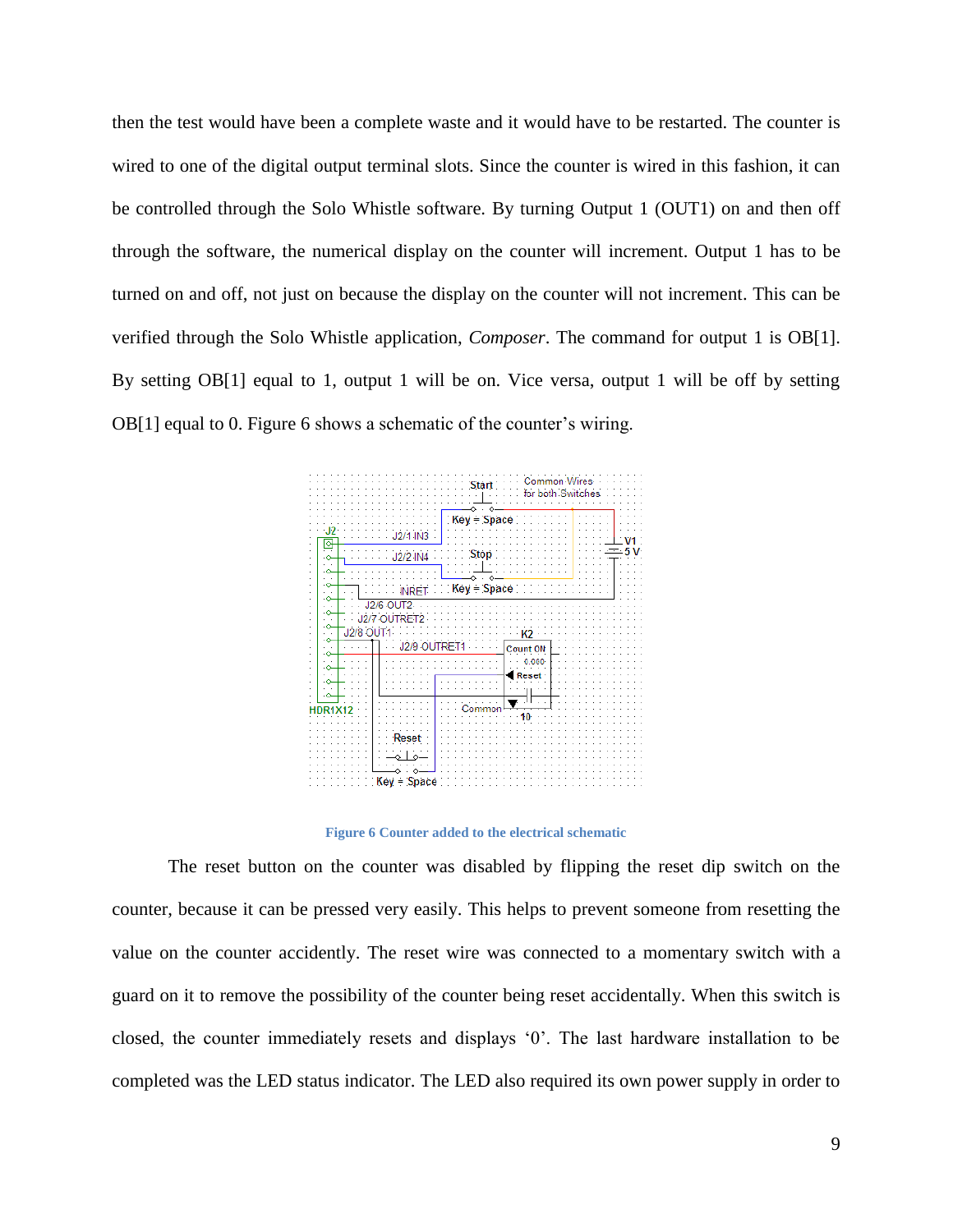function. In the first attempt, the 1 k $\Omega$  was attached to the power supply. Then, a wire led from that resistor to the LED. The LED did not light up when it was tested. The wires attached to output 2 were switched to see if that would make a difference. However, that did not, so the 1 k $\Omega$ resistor was soldered to the LED. The first attempt did not work because the resistor's leads did not stay secured in the power supply slot. The LED began to operate once it was tested with the second configuration. Figure 7 shows the complete circuit.



**Figure 7 Complete electrical schematic**

## <span id="page-10-0"></span>*2.2 Tuning the First Flying Wire System*

For the Flying Wire system, there is a desired velocity profile. Motor control systems basically have a velocity profile similar to the Flying Wire"s velocity profile. The motor has to accelerate to a set velocity, hold that velocity steady within a window ( $\Theta$ <sub>SS</sub>), and then decelerate in time. All of this motion has to occur within a window. Figure 8 shows the ideal velocity profile. In order to achieve the profile shown in Figure 5, the Flying Wire system has to be tuned.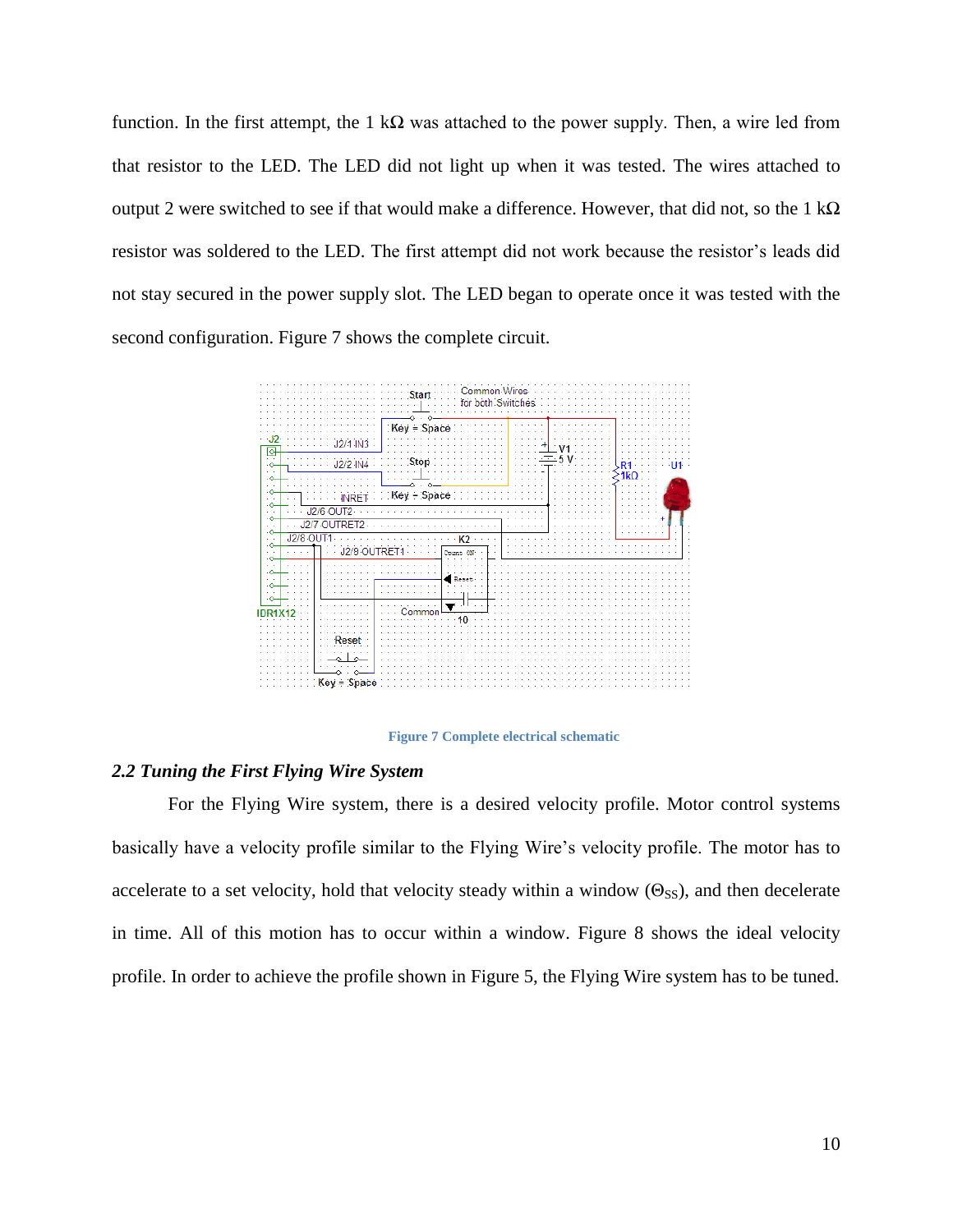

**Figure 8 Ideal Velocity Profile**

The current loop is the first process to tune because it is the most basic control loop. This step energizes the motor winding with a high-frequency current, in order to identify the dynamic response for resistance and inductance (Elmo manual). When this test is complete, an array of auto-tuned current controller factors is created. The results of the test are depicted in graphs that show the Reference, Response and Controller Out vectors. This test takes about 5 minutes to complete.

Tuning the velocity loop was the next process. This step adjusts the velocity loop and sets an optimal balance between control gains and precise motion on the one hand; and higher stress, measurement and quantization noise on the other (Elmo manual). The *Composer* wizard allows manual tuning, automatic tuning, and advanced manual tuning. Automatic tuning was chosen to tune the loops because the software determines the needed parameters automatically. Figure 9 shows a sample of the Velocity Tuning window in *Composer*.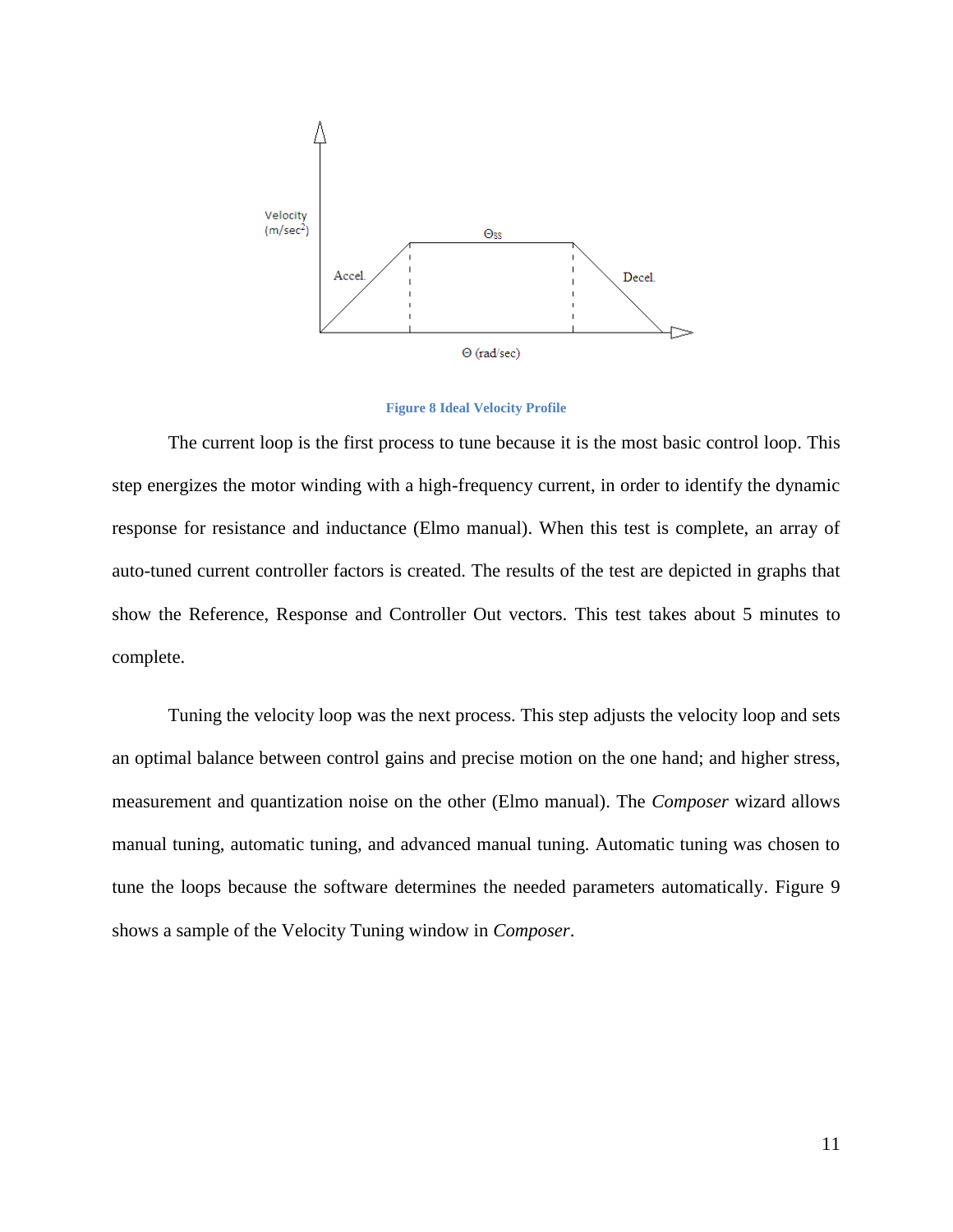| <b>Tuning Velocity Loop</b>                                               |                    |                               |                                                                 |                       | $\vert x \vert$                          |  |
|---------------------------------------------------------------------------|--------------------|-------------------------------|-----------------------------------------------------------------|-----------------------|------------------------------------------|--|
| Step 1 : Select the Tuning Type<br>Step 2 : Select Auto Tuning Parameters |                    |                               | Auto tune for Speed Design - under Position Loop                |                       |                                          |  |
| Auto Tuning Mode                                                          |                    |                               | Expert tuning for free motion                                   |                       |                                          |  |
| Response                                                                  | Slow and<br>Stable | <b>CONTRACTOR</b>             | $\mathbf{r}$<br>$\mathbf{1}$ , and $\mathbf{1}$<br>$\mathbf{I}$ | Fast and<br>Sensitive |                                          |  |
| System Noise                                                              | Fast and<br>Noisy  | Customize Test<br>⊽           | $\sim 100$<br>$\blacksquare$                                    | Slow and<br>Quiet     |                                          |  |
| Step 3 : Set Test Parameters                                              |                    |                               |                                                                 |                       |                                          |  |
| -- Displacement [cnt]<br>0                                                |                    | + Displacement [cnt]<br>24575 | Velocity<br>500                                                 |                       | <b>Velocity Unit</b><br><b>RPM</b>       |  |
|                                                                           |                    | Smooth Factor                 |                                                                 |                       | Acceleration [count /sec^2] Deceleration |  |
| Profiler Mode<br>⊽                                                        |                    | 0                             | 3500000                                                         |                       | 3500000                                  |  |
| Step 4 : Set Record Parameters                                            |                    |                               |                                                                 |                       |                                          |  |
| <b>Record Resolution</b>                                                  |                    |                               | Max, Record Time                                                |                       | Slope                                    |  |
| 180.0 usec/point                                                          |                    | 0.216 <sub>sec</sub>          |                                                                 |                       |                                          |  |
| Show Transfer Function<br>Import data<br>Export data<br>Run Auto Tuning   |                    |                               |                                                                 |                       |                                          |  |
|                                                                           |                    | < Back                        | Next >                                                          | Cancel                | Help                                     |  |

**Figure 9** *Composer* **window of the Velocity Loop Auto tuning.**

In Figure 9, Auto tune for "Speed Design—under Position Loop" is chosen for the tuning type because this choice would provide more precise results when performing the actual tests. Under Step 2 in Figure 9, the auto tuning mode is chosen to be 'Expert tuning for free motion' because the option is for the motion of the motor. The motor travels in a circular motion and is unbounded. The other option is "Expert tuning for bounded", which is necessary for linear motors or rotary systems with limits and angles. The response of the motor needs to be fast and sensitive because the Flying Wire has to accelerate to a certain velocity, hold that velocity steady, and then decelerate within a small window. If the speed is too slow, then the carbon fiber filament could burn up in the beam. The same goes to the system noise selection. The system can be noisy, but it needs to be as fast as possible.

Step 3 in Figure 9 is the custom parameters set for the test. Since the Flying Wire has to rotate 540°, the displacement of the encoder was set to 24,576 counts. There are 16,384 counts in one revolution, which has 360 degrees. The Flying Wire completes one revolution, which is 360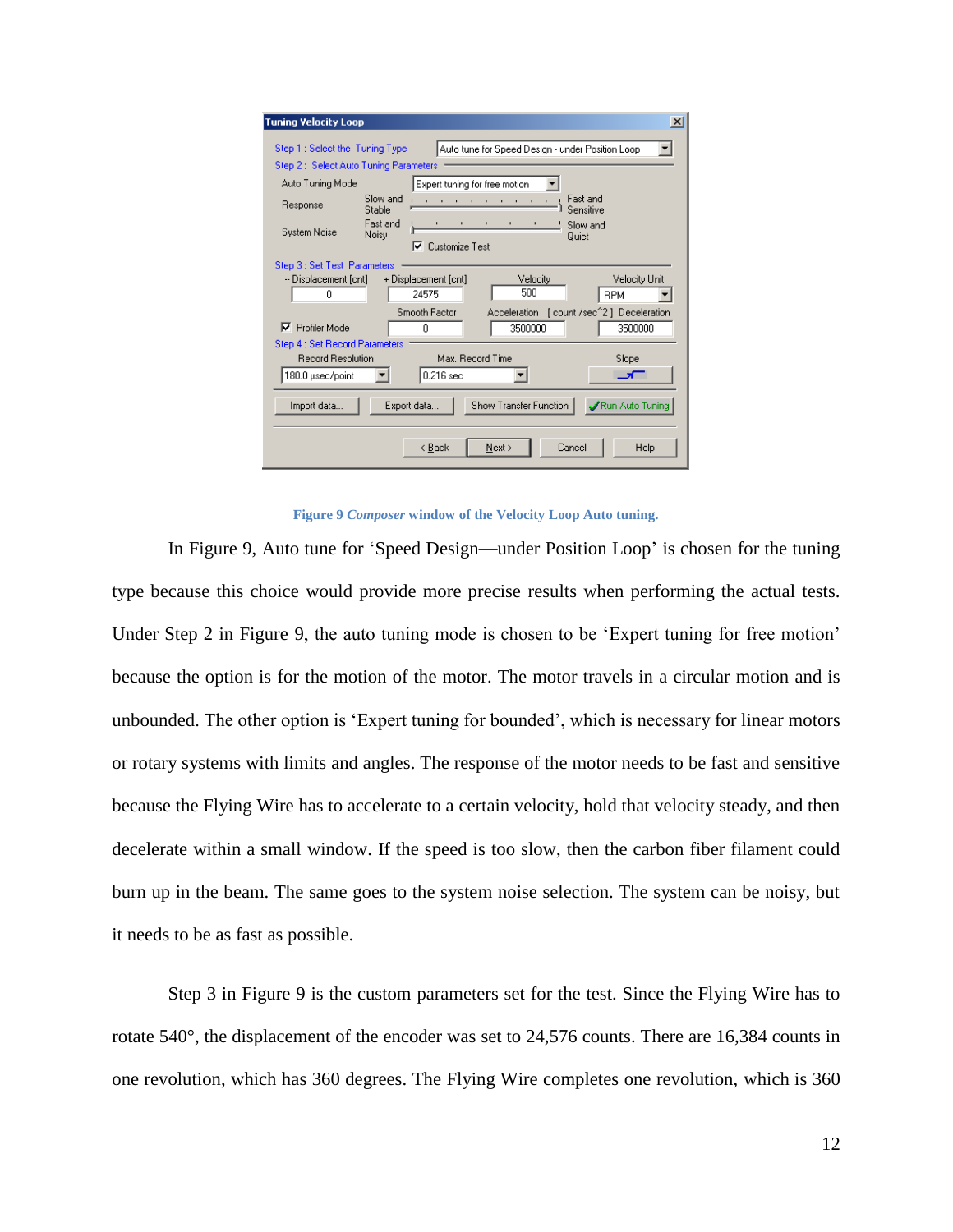degrees, plus 180 degrees. Half of 16, 384 is equal to 8,192; therefore, when 16,384 and 8,192 are added, 24,576 counts is the result. The velocity was set to 500 RPM and the acceleration/deceleration was set between  $3,500,000$ —4,000,000 counts/sec<sup>2</sup> because these parameters presented the best graphical results. In the graphs, a steady state after the acceleration is desired. With these considerations, the auto tuning returned its results in a graph, as shown in Figure 10.



#### **Figure 10 Auto tune result of the ideal velocity loop profile**

The straight line in the graph represents the commanded velocity and the red line, where the white arrows are pointing, represents the velocity of the motor controller. Following the commanded velocity is desired; however the graph in Figure 10 doesn"t show that. The motor controller over shoots the command velocity around 0.1 seconds, but then begins to stabilize around 0.14 seconds. This motor controller seems to always overshoot, even if it were manually tuned because the motor controller attempts to accelerate to the commanded velocity as quickly as possible. Since it is accelerating so quickly, the motor controller will continue until it notices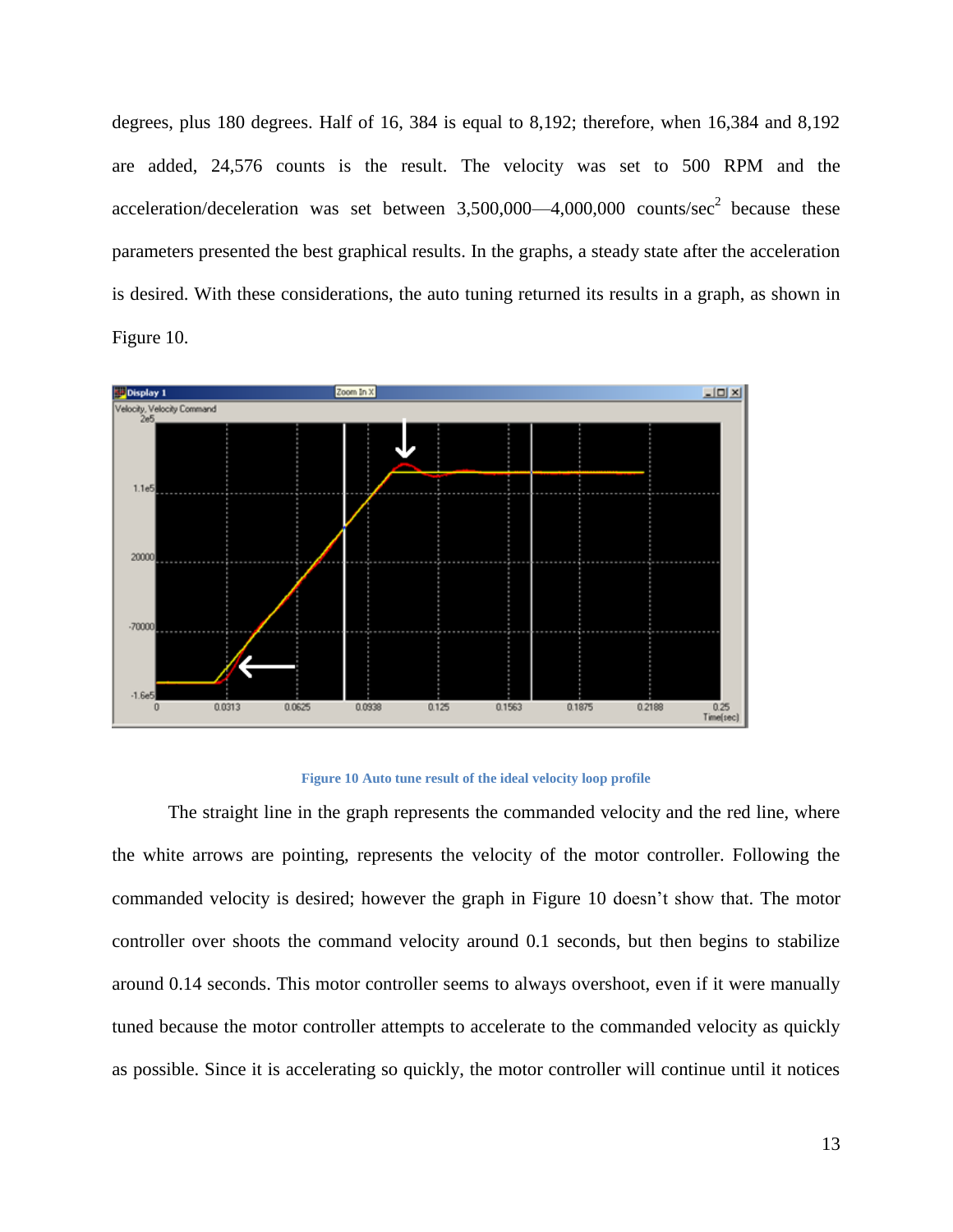that it has overshot the desired steady velocity. The current of the system will then drop just enough so that the motor can slow down to the steady velocity. Figure 11 shows the current graph in same scale as Figure 10. The larger the overshoot, the more the current will be decreased or reversed to arrive at the commanded velocity.



**Figure 11 Auto tune result of current command for the velocity loop.**



**Figure 12 Auto tune result of position loop.**

The next process was tuning the position loop. The steps required for this process is similar to tuning the velocity loop. This process tunes the motor to make sure it starts and stops in the correct position with minimal error. Figure 12 shows the results of the auto tuning of the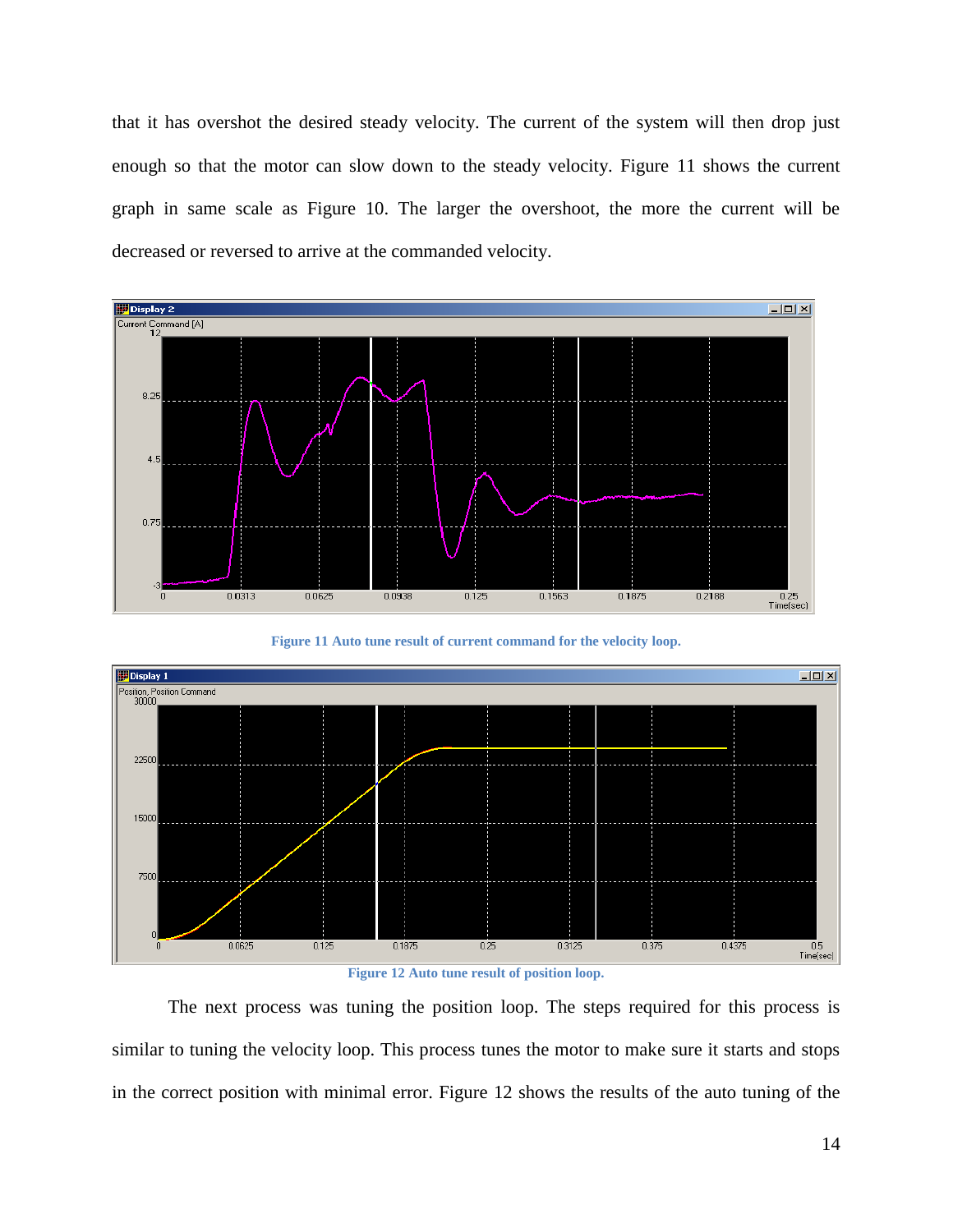position loop with the same parameters as the velocity loop. The graph shows that the motor performed very well. It means that the motor is doing what it was commanded to do, since the motor"s position is in sync with the commanded position. The motor controller began in one position and swiftly progressed to the commanded position with minimum error. The results in Figure 12 are desired for the system.

#### <span id="page-15-0"></span>*2.3 Programming the Test System*

Now that the hardware portion of the project was basically finished, programming the test system to operate ensued. The system needs to rotate 540° forwards and backwards, to stimulate normal Flying Wire usage. The motor controller can be tested through the Elmo *Composer* application; however, the program must be written in the Elmo *Studio* application. The program can be uploaded to the Solo Whistle digital servo drive from the Elmo Studio application. The Elmo Solo Whistle digital servo drive requires its own programming language, along with C as a foundation of program language. The only difference is that the Solo Whistle servo drive contains commands that only the Solo Whistle understands.

The maximum number of bytes the overall user program size is around 2,000 KB. This means that the program will not compile if the maximum bytes are exceeded. Every character counts towards the byte count; so, extra spaces, comments, and characters have to be limited. This proposed a predicament because the motor controller had to perform the required actions due to the programming of the Solo Whistle servo driver. It was assumed that the program would be close to 2,000 KB. Since comments for the program were needed for the next worker on the project, the program was edited through another word processing application.

In order for the test system to operate without the use of a computer, the uploaded program required an automatic subroutine. This command, "@#AUTOEXEC", is applied at the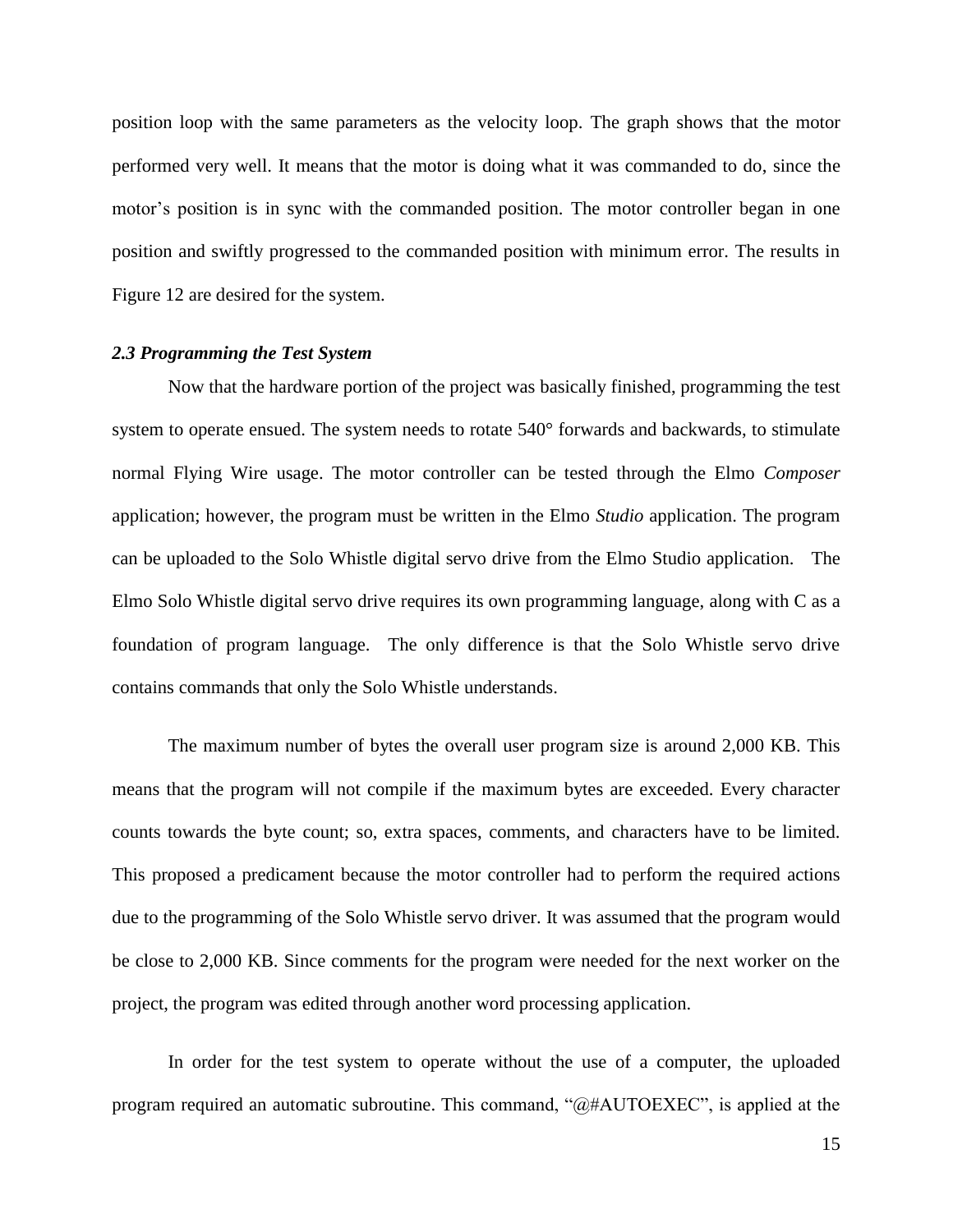beginning of the program so that the program can be executed automatically upon power on. The acceleration, deceleration, and speed values of the motor controller system are located after the automatic execution subroutine. Global variables are also declared before the main function. The remainder of the program consisted of the main function and four sub functions, which are the start, stop, LED, and counter functions. Each of the sub functions are called within in the main function to do a specific job.

The motor of the test system is always off when the program begins, so a command must turn the motor on. When going through the first while loop of the main function, the motor variable, MO, must be on. The start function is continuously called until the start button is pressed. Once the start button is pressed, the start function will set  $MO = 1$ , which will turn the motor on. Once the motor is on, the program goes into the next while loop. Inside of this loop, the position relative, PR, is set to 24,575 counts which equal 540°. The begin command, BG, initiates the Flying Wire system to complete the 540° in the clockwise direction. The test system accelerates to the given velocity, holds that velocity steady for short window, and then decelerates to the provided relative position. After this, the program has the motor controller wait for 3 seconds before initiating the reverse motion.

As the test system stops at the destination, the value on the counter increments by one because the counter function is called before the wait command. Also, the LED on the front panel will blink on and off to let users recognize that the program is still progressing.Within the LED function, the LED can be turned on by setting  $OB[2] = 1$  and it can be turned off by setting  $OB[2] = 0$ . It is similar to the counter function. After the 3 seconds, the motor rotates in the opposite direction with identical parameters. Again, the system waits 3 seconds and begins the cycle again until the maximum number of cycles has been reached or until the stop button has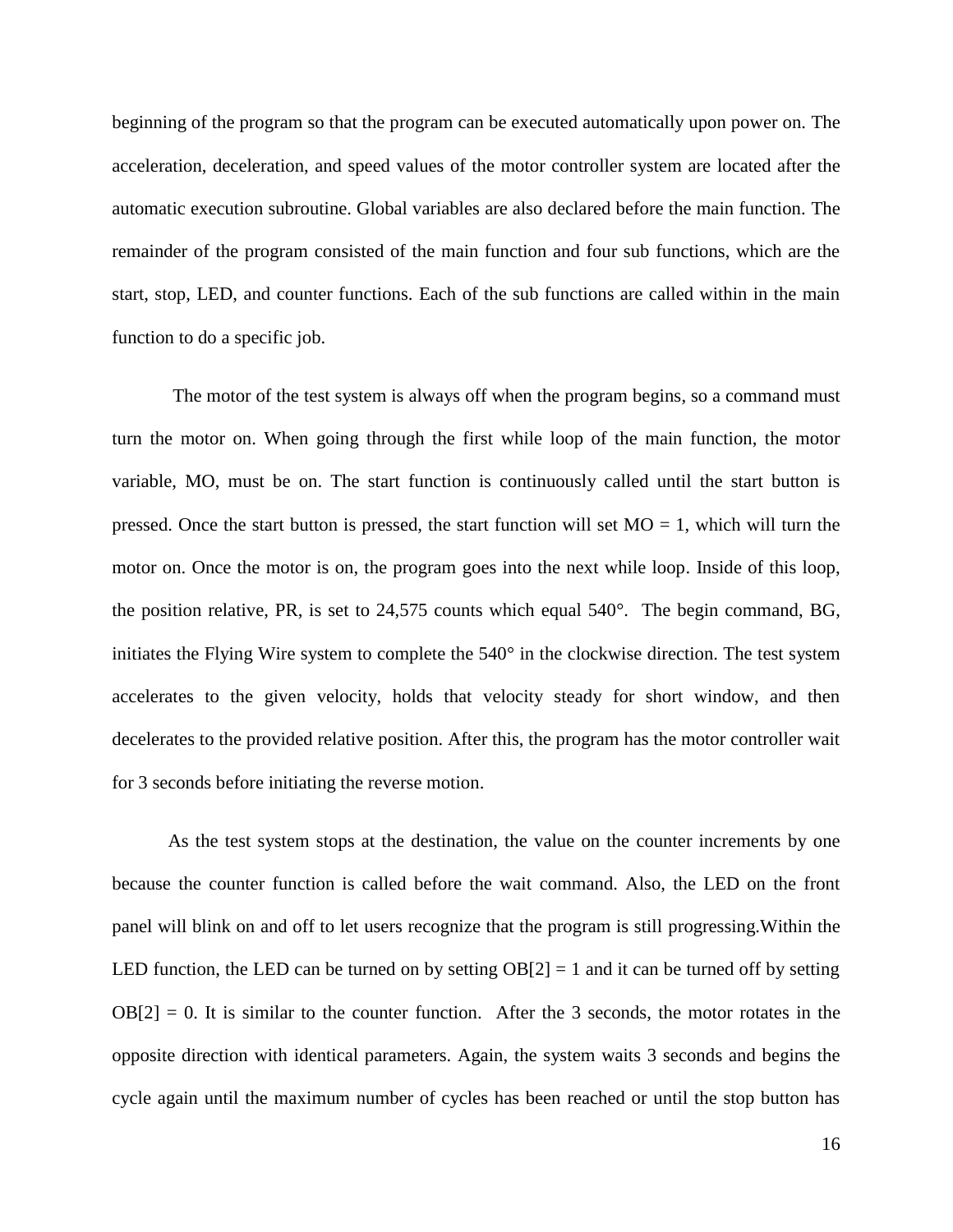been pressed. Once the stop button has been pressed, MO is set to zero, which shuts off the motor and stops the program. While the program has stopped, the LED stays lit until the start button has been pressed again. If the program has completed the allotted number of cycles, the LED will flash faster than when the program was still going through the cycles. When that has happened, the LED will not stop flashing until someone comes to check the problem. The program can then be restarted from the Elmo Solo Whistle software.

### <span id="page-17-0"></span>*2.4 Assembling the Setup/Second Test System*

The test setup was constructed with the help of a mechanical engineer, technician, and a mechanical engineering co-op student. The co-op student had drawn the mechanical representation of the setup, shown in Figure 13, and then he came to assist in assembling the set up. While constructing the setup, nitrile gloves were worn to prevent fingerprints and dirt from getting on the inside of the feedthrough or on the inertial slug, since these parts will eventually be tested under ultra-high vacuum. Fingerprints and dirt will contaminate the vacuum. Ethyl alcohol was also used to clean the gloves in case they touched any other object.



**Figure 13 Mechanical drawing of Flying Wire setup**

While finishing the construction, it was found out that the diameter of the inertial slug for the feedthrough was the exact diameter of the slot it was supposed to be in. This meant that the inertial slug would not fit into the provided slot. It was supposed to be smaller in diameter.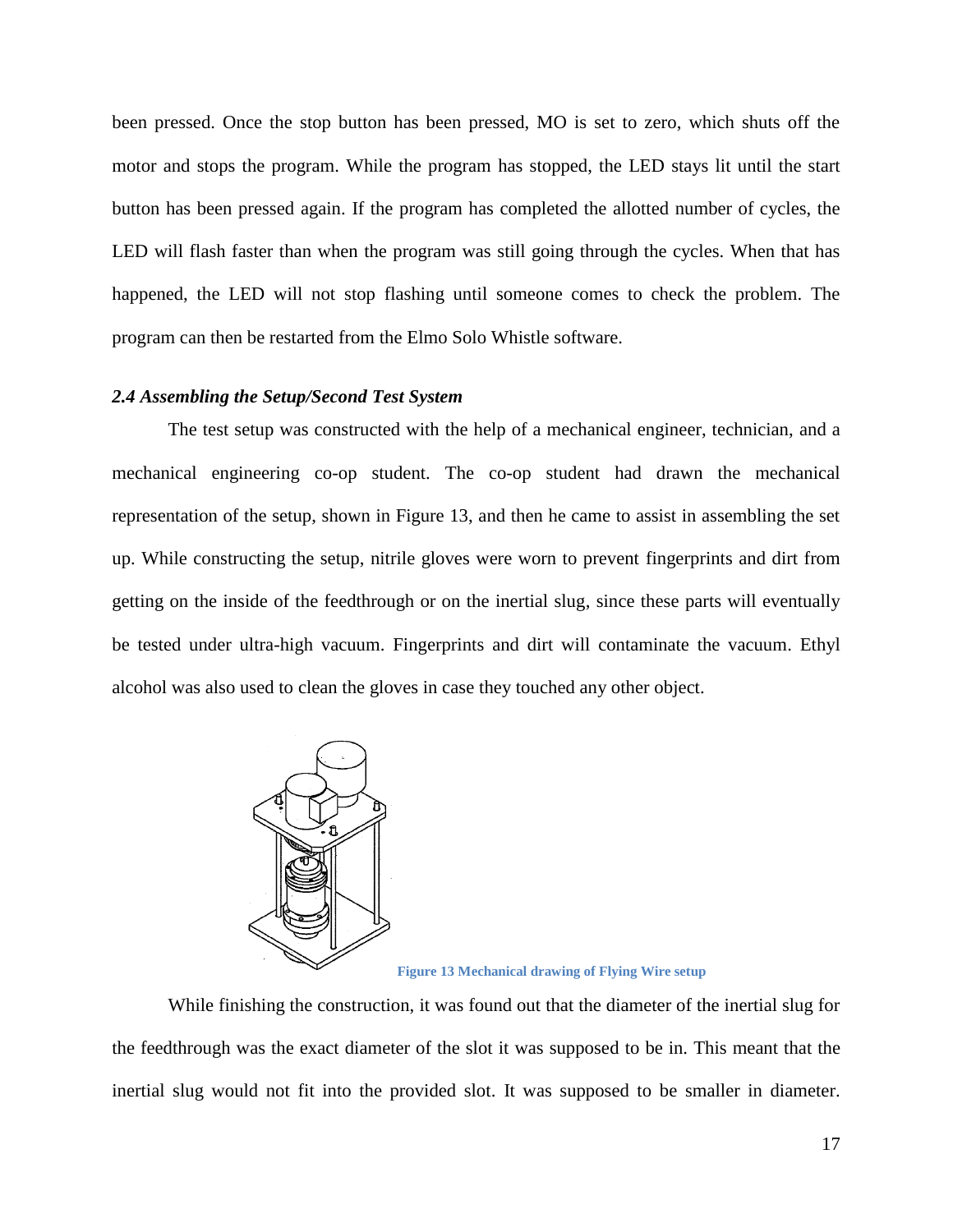Another order was made for a new inertial slug, so the feedthrough was utilized without the inertial slug until the new one comes in. While waiting for the new inertial slug, the test setup was auto tuned to provide results with minimum error. There were two test setups used for the project. Figure 14 shows the first feedthrough that was used to set the auto tune parameters for the new feedthrough.



**Figure 14 First Flying Wire setup**

### <span id="page-18-0"></span>*2.5 Tuning the Second Flying Wire System*

The system had to be tuned to provide the best parameters for the test. The same steps from the first feedthrough were also performed on the second feedthrough. While the current loop was being completed, the system failed after testing the motor on various frequencies. It was thought that the reason for the failure was the size of the new feedthrough. The new feedthrough caused the system to have too much friction, which prevented the system from accelerating quickly. With this friction, the system required more torque and current to rotate the feedthrough faster. However, the motor could not provide the required torque because the load was greater than the load in the first setup. The motor would always max out the current, which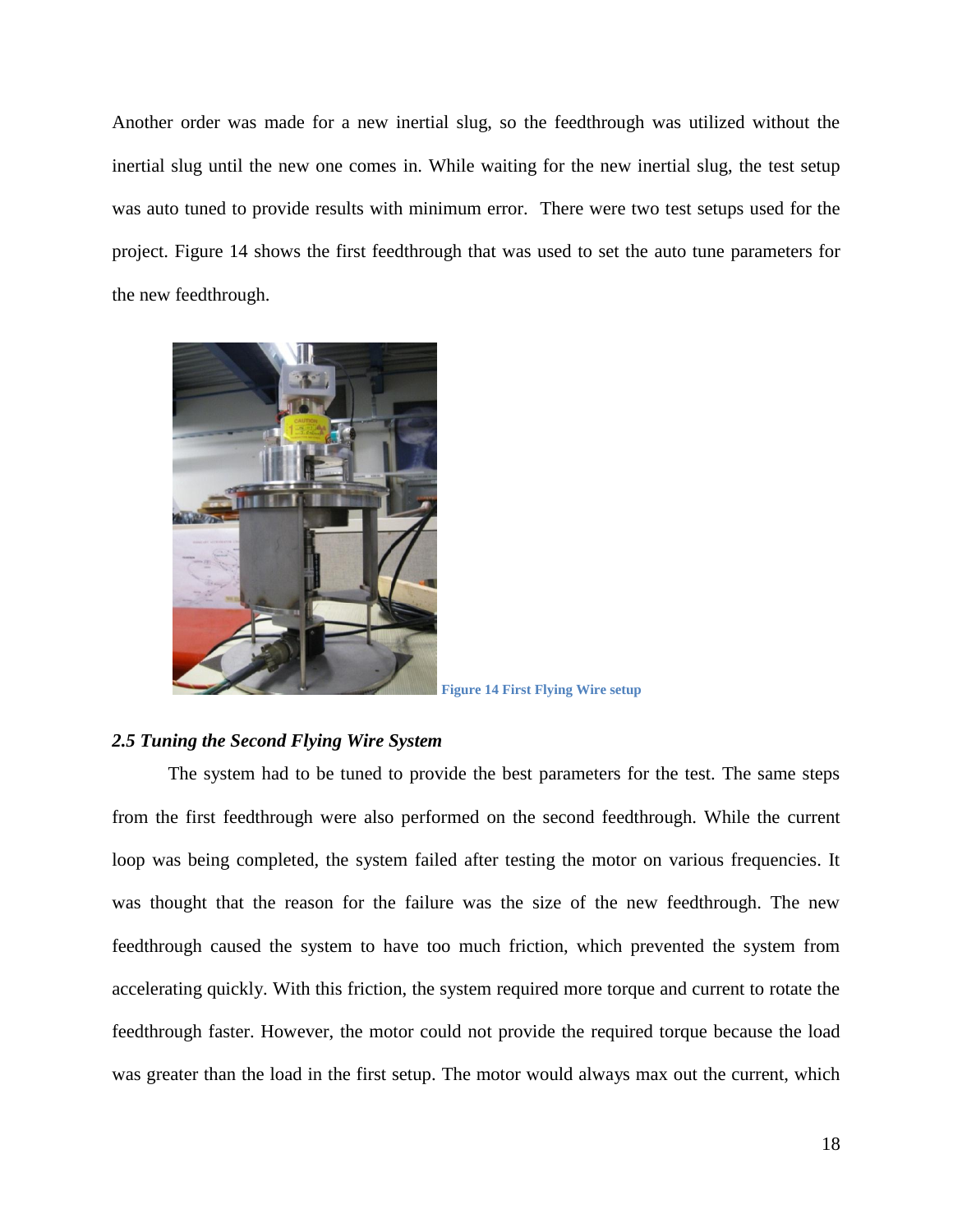reduced the acceleration and prevented the system from reaching the commanded velocity. Due to this friction, the system had to be manually tuned because the load was substantially larger. Figure 15 depicts a graphical result from the manual velocity loop test. The continuous straight line in the figure is the commanded velocity, while the erratic line is the result from the feedthrough. The system never reached the commanded velocity, so the setup was taken apart to see which components were the causes.



#### **Figure 15 Velocity loop test for the second feedthrough.**

The belt, which was drawn around the feedthrough and motor, was examined to see if it was being pulled too tight. The coupling was also checked and it was found to be slipping on the shaft due to improper fitting on the feedthrough. When these issues were corrected, the setup was assembled once again and the components were checked to see if they were tightly secured in place. The auto tuning tests were performed again. Although the results on the graph were better than the previous tests, the graphs still depicted some instability in the system. The system results were still erratic and the error was too large. When the position loops were performed, the system would overshoot the commanded position and then try to correct itself. The size of the load became a major problem to the system setup. Another problem of the system was the stability. When the setup was held down, the error seemed to be reduced on the graphs.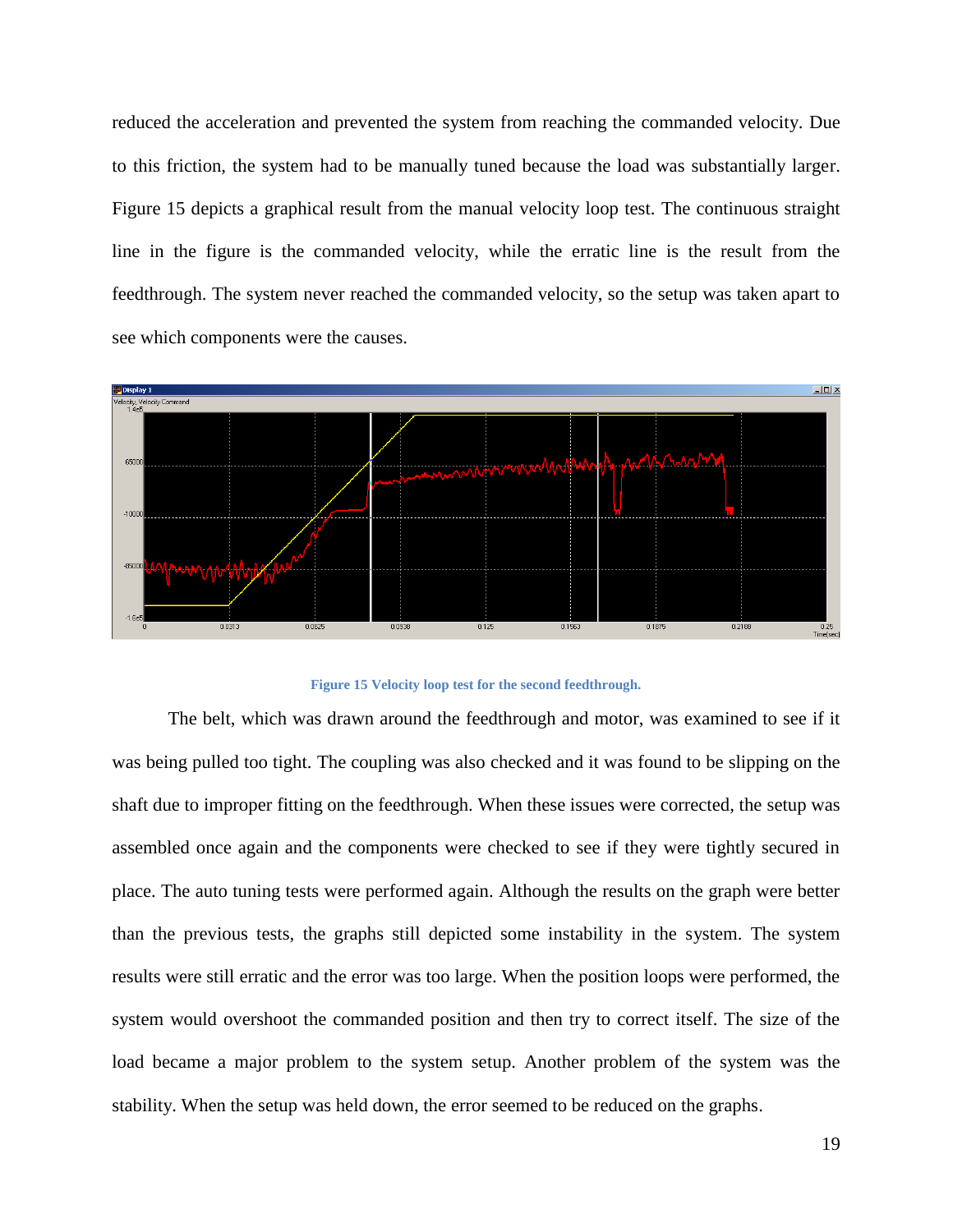## <span id="page-20-0"></span>**3. Results**

Once the construction of the test system was complete, the destructive analysis began. The test system was started with the estimate to complete the total number of rotations in about 1.6 days. When beginning the trial, the test system was left overnight to operate so that the feedthrough and coupling could be analyzed the next day. On the next day, it was found that the test system had ceased its movement. The power switch was still on however, the test setup was not operating. The setup was examined to see why it had stopped operating. The power cord was checked to see if it were still in the electric outlet. It was thought that someone had turned off the system overnight. However, the coupling was found to be the problem. The coupling had broken below the bellows and it was no longer attached to the feedthrough. Figure 16 shows the separation.



**Figure 16 The coupling has broken below the bellow because of misalignment.**

The Flying Wire setup had a misalignment, which is the reason that the coupling had failed. The coupling was misaligned about 3 to 4 millimeters. The coupling was supposed to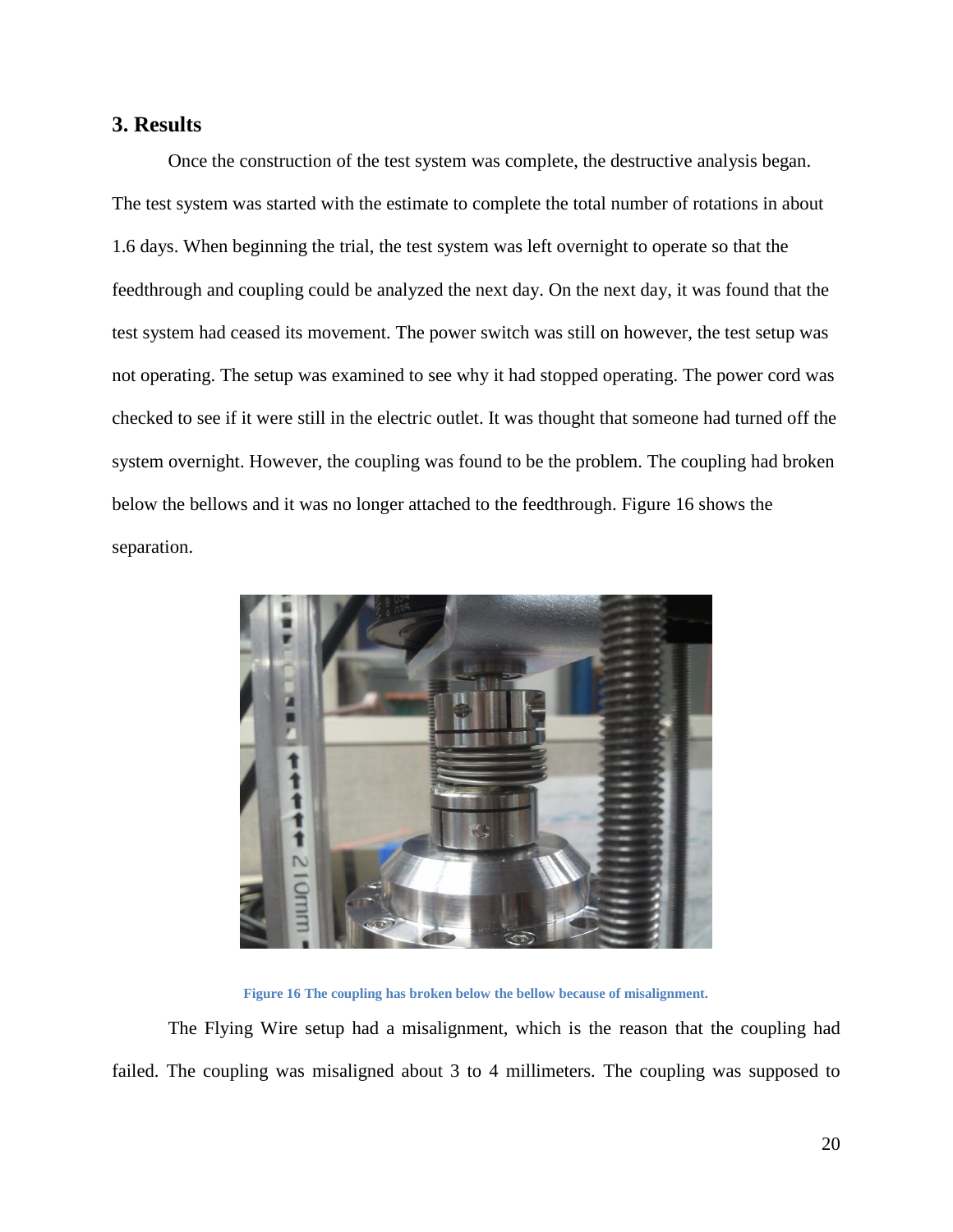axially aligned between the motor and the feedthrough. Although it is impossible to line up multiple components exactly, the coupling provides the flexibility necessary. The coupling allows the system to have a small amount of variance in the alignment. Also, the coupling helps keep the system from being bonded. There can be a small offset in the coupling, but the analysis of the coupling proved that the offset was too great. In Figure 16, the misalignment can be seen clearly. Since only the top portion of the coupling was still attached to the motor, the bottom portion remained stationary. This presented grinding between the two parts of the coupling.

Through further analysis, the test setup shutdown after the separation occurred. The test system was tested through the *Composer* application to see when it stopped. The same program was executed; however, the application presented an over speed error after a few seconds of running the program. Since there was no load on the motor, the test system had over sped. There was no way of recognizing where the load was positioned because of the separation. After this over speed error, the test system powered off internally. The value on the counter at the power down was 7,706. The Flying Wire setup takes about 0.8 seconds to complete 540 degrees. A complete cycle is one rotation plus a wait of 3 seconds, which totals the cycle to be 3.8 seconds. The total time of the operation of the test system before shutdown was about 8.13 hours.

## <span id="page-21-0"></span>**4. Conclusion**

The feedthrough of the test setup endured throughout the analysis. The coupling did not survive to the end of the analysis. Due to misalignment of the test system, it was not able to complete the allotted number of cycles; therefore, the test system did not operate a year's equivalent. The test system operated for an equivalent of about 2.5 months. The components of the test system must be measured and setup correctly or a misalignment of the test system will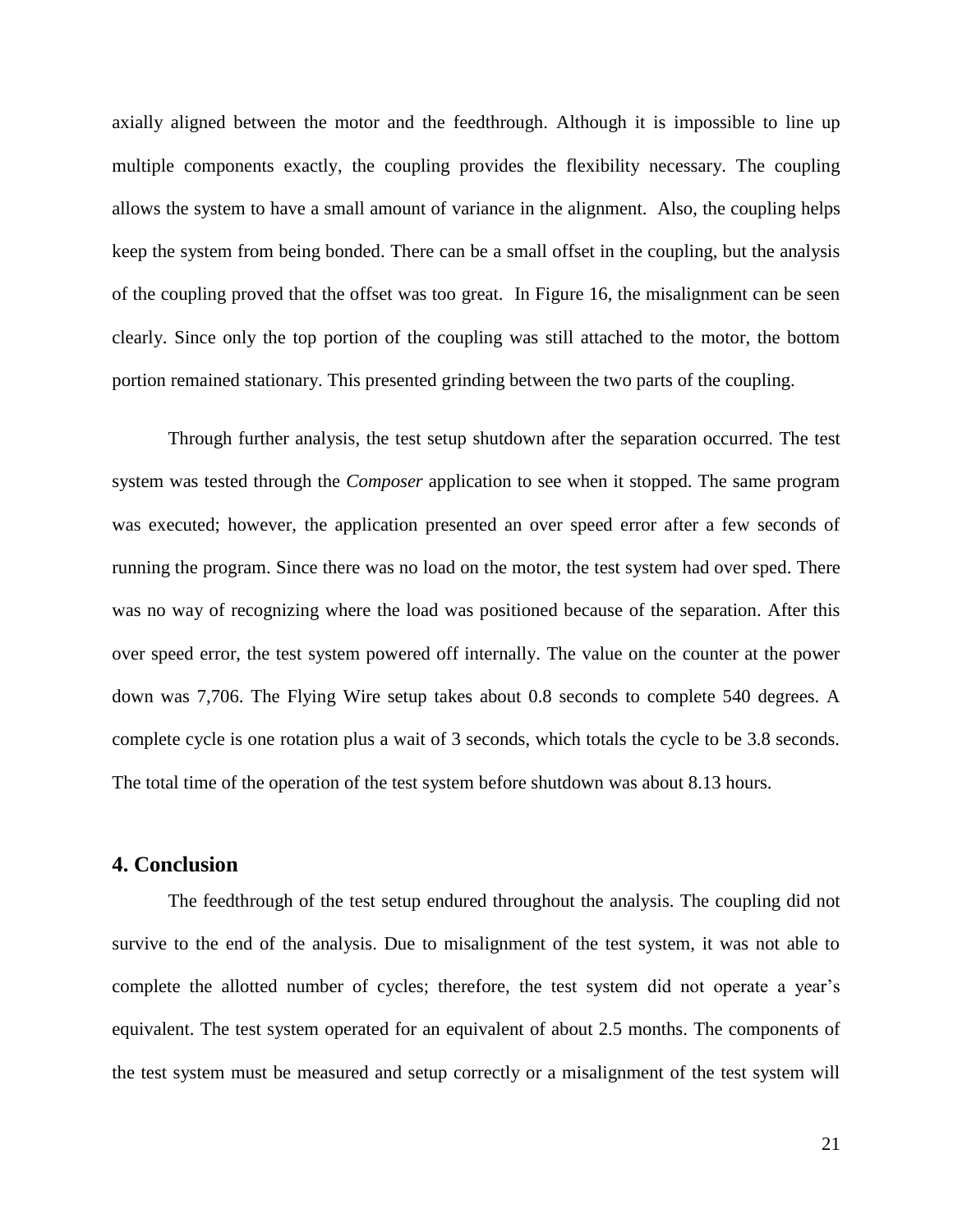happen once again. For future work, the components of the system will be analyzed to establish that they are correctly measured to the mechanical schematic to prevent misalignment. Also, obtaining the parts to the test system setup was an issue. Hopefully, the parts will be ordered on time so that the testing could be completed entirely. Also, more trials will have to completed to establish how long the coupling and feedthrough can last.

## <span id="page-22-0"></span>**5. Acknowledgements**

I would like to thank Fermilab and the SIST program for allowing me to participate in the amazing internship. Also, I would like to thank my supervisors, James A. Galloway VI, James Zagel, and Benjamin Vosmek, for all of their assistance and helpful knowledge on this project. Lastly, I would like to thank all the employees in the Instrumentation Department of the Accelerator Division that have aided me. Further thanks to all the people I have not mentioned and made this great experience possible. Thank you.